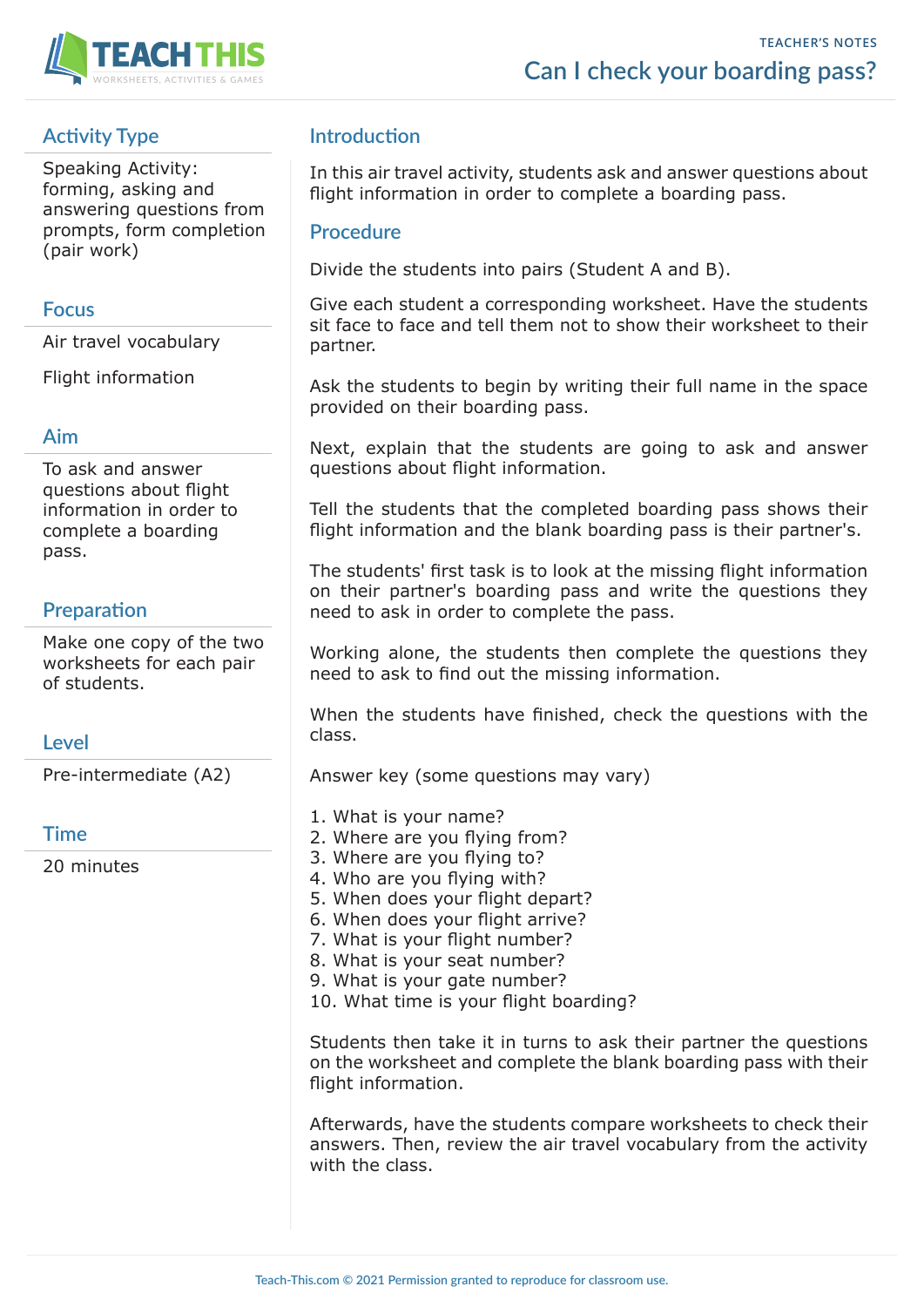

#### **Student A**

## Boarding Pass A: My flight



#### Boarding Pass B: My partner's flight

|                |             |                | <b>BOARDING PASS</b> |  |  |
|----------------|-------------|----------------|----------------------|--|--|
| Passenger Name |             |                |                      |  |  |
| From           |             | Airline Name   |                      |  |  |
| To             |             | Departure Time | Arrival Time         |  |  |
| Flight Number  | Seat Number | Gate Number    | <b>Boarding Time</b> |  |  |

#### **A. Look at the missing flight information on boarding pass B. Write the questions you need to ask in order to complete the pass.**

| B. Ask Student B the questions and complete boarding pass B. |  |  |  |  |  |
|--------------------------------------------------------------|--|--|--|--|--|
|                                                              |  |  |  |  |  |
|                                                              |  |  |  |  |  |
|                                                              |  |  |  |  |  |
|                                                              |  |  |  |  |  |
|                                                              |  |  |  |  |  |

**C. Now, answer Student B's questions about your flight.**